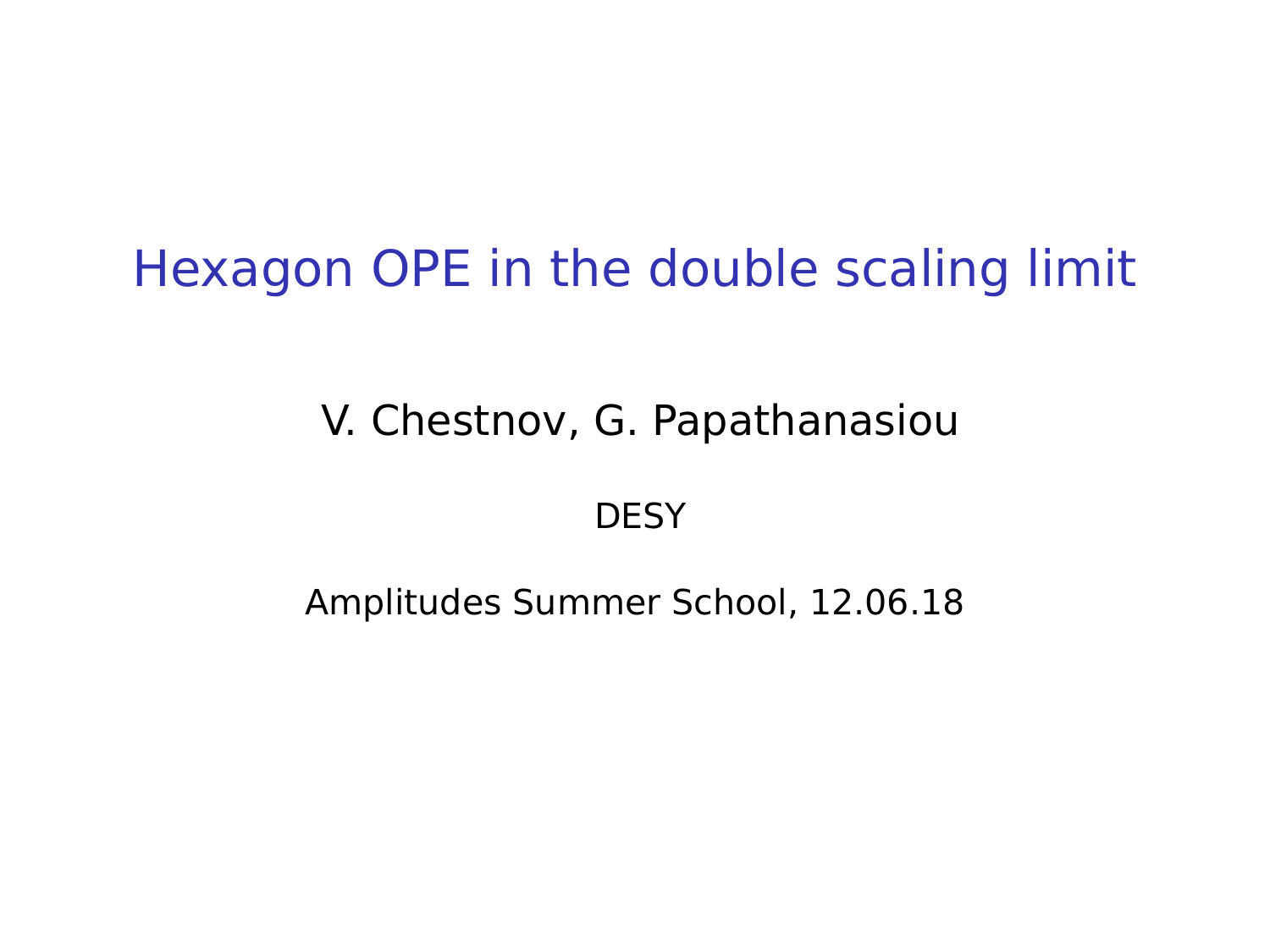## Motivation

- Amplitude bootstrap gives high-order predictions for gluon S-matrix in  $\mathcal{N} = 4$  SYM
- Main ingredients: symbol/coproduct and analytical properties
- Needs boundary data: MRL or OPE (expansions in certain kinematics)
- One way to (partially) resum the OPE: double-scaling limit [Drummond, Papathanasiou '15] 5 loops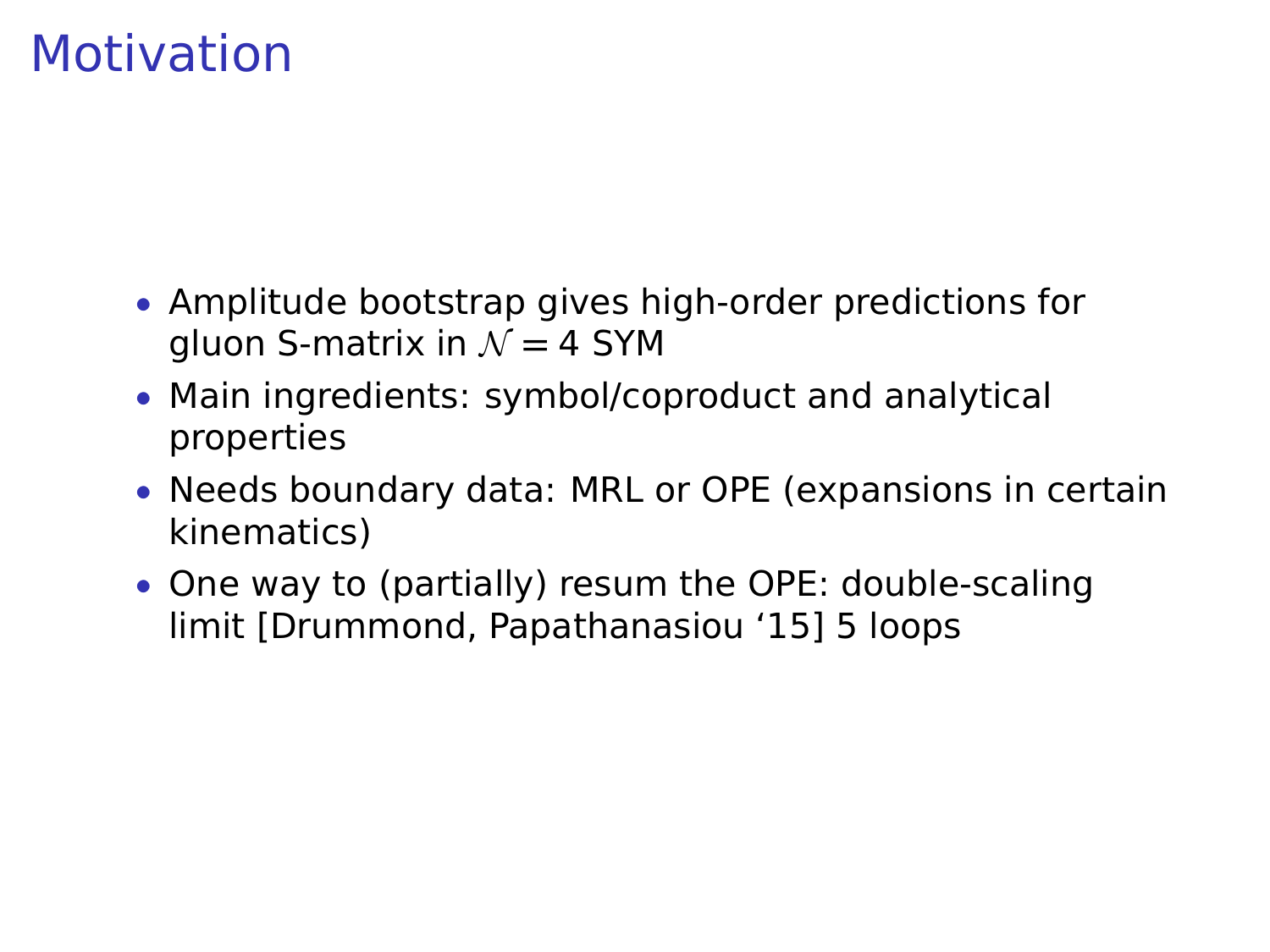# WLOPE expansion

• Wilson loop **↔** planar amplitude duality [Drummond, Henn, Korchemsky, Sokatchev, '09]



• OPE for WL

[Alday, Gaiotto, Maldacena, Sever, Vieira '11, Basso, Sever, Viera '13]

• 
$$
W = \sum_{\psi} P(0|\psi)P(\psi|0)e^{-E_{\psi}\tau + ip_{\psi}\sigma + im_{\psi}\phi}
$$



• Double scaling limit resums gluon  $N$ -state  $\circledcirc g$ <br>bound states

N-state  $\omega q^{2N^2}$ 

• 1 state up to 3 loops, 2 states: 8 loops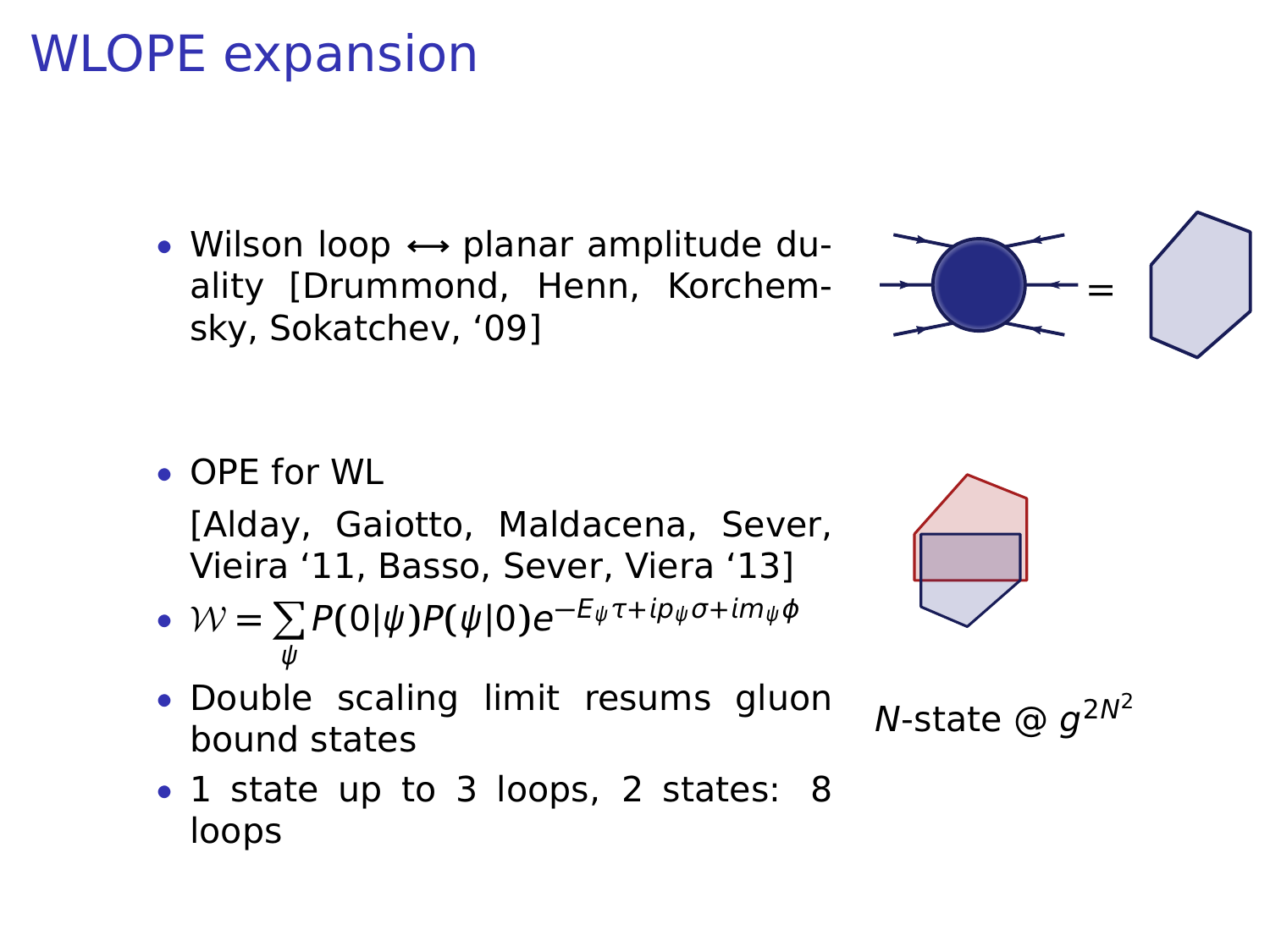# Coproduct bootstrap & Steinmann conditions

[Caron-Huot, Dixon, McLeod, von Hippel '16]: 5 loops, general kinematics

- {n **−** 1, 1} coproduct  $dF^n = \sum F^{n-1}d \log \phi$
- Steinmann condition: double discontinuities in overlapping channels are 0
- Observation: holds anywhere inside the symbol
- Reduce the complexity from  $3^N$ to 2 $N$